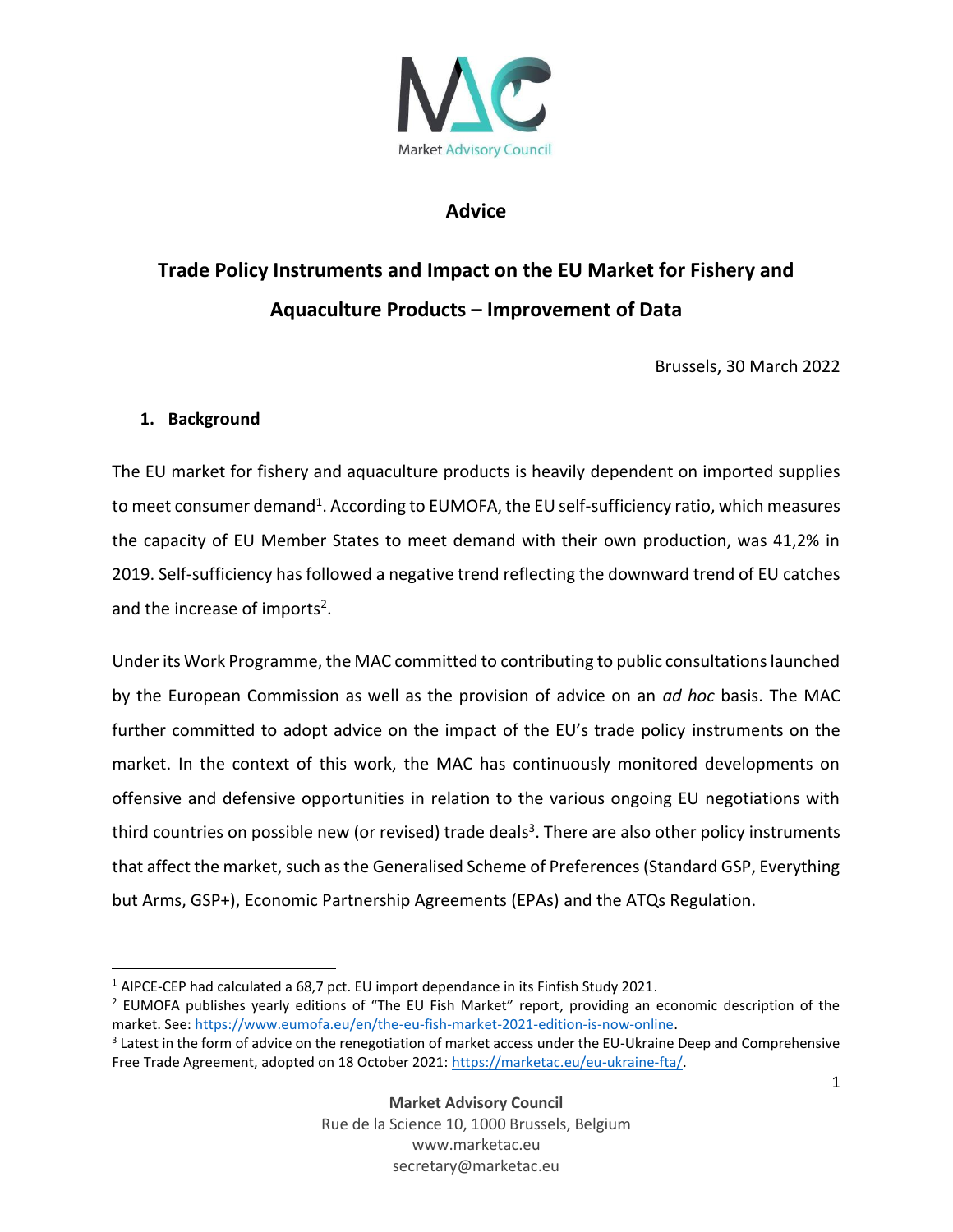

On January 2021, the MAC established the Initial Focus Group on Trade<sup>4</sup> to catalogue the relevant trade policy instruments with their importance on the market, including, for each instrument the species/products covered, the degree of preference and relevant conditions for market access, the import volume of the relevant commercial species/products, the country of origin, the overall relevant for the EU market, and the trade flows of raw material and processed products.

The Focus Group decided for a report structure divided in three parts: first part to describe the EU market for seafood and the food balance for the overall seafood group and for 11 species given priority; second part to group and map all current EU trade instruments affecting import; and third part to demonstrate how individual trade instruments are utilised and affect imports in total for the 11 selected individual species (*tuna, salmon, herring, cod, Alaska pollock, shrimp, herring, squid/octopus, mackerel, sea bass, sea bream and trout*) 5 .

### **2. Conclusions**

In the development of the report, the MAC faced limitations in the information, data, and statistical sources available. The following conclusions were reached:

a) The official EU trade statistics do not allow the establishment of trade balances for the EU market for fishery and aquaculture products, because the import categories would also need to be based on "live weight conversation factors" or "whole fish equivalents" (WFEs). Conversion factor value can be prone to inconsistencies, sometimes leading to incorrect "live weight" measurements, especially if they are not regularly assessed and re-evaluated.

<sup>4</sup> The Terms of Reference, adopted by Working Group 2 (EU Markets) are available online: [https://marketac.eu/wp](https://marketac.eu/wp-content/uploads/2021/11/WG2-ToR-FG-on-Trade-20.01.2021.pdf)[content/uploads/2021/11/WG2-ToR-FG-on-Trade-20.01.2021.pdf.](https://marketac.eu/wp-content/uploads/2021/11/WG2-ToR-FG-on-Trade-20.01.2021.pdf)

 $5$  The report of the Initial Focus Group on Trade is available here: <https://marketac.eu/wp-content/uploads/2022/03/Initial-Focus-Group-on-Trade-Report-21.03.2022.pdf>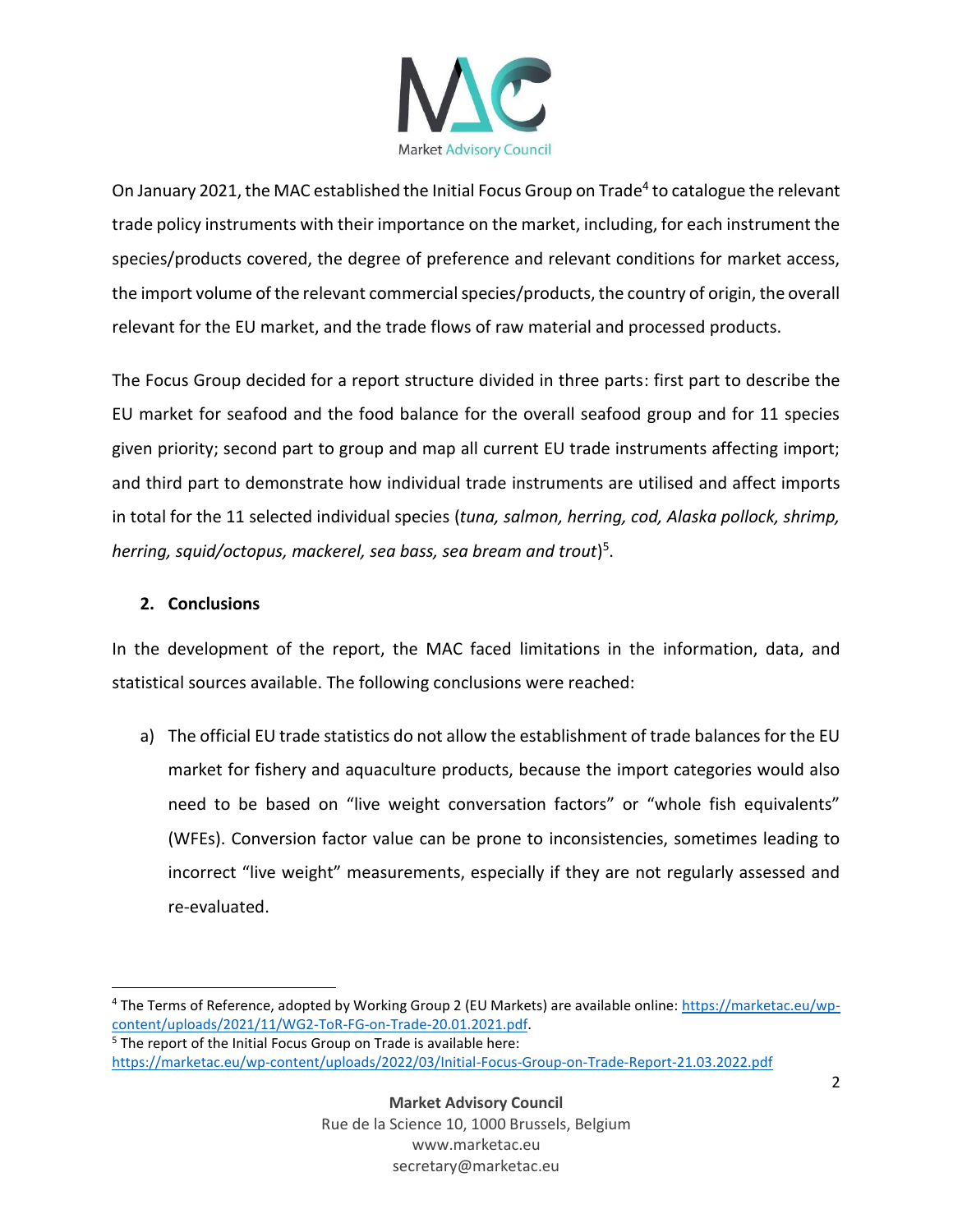

- b) EU trade data does not allow for differentiation between aquaculture and wild caught categories.
- c) The sourcing of seafood from EU vessels' fishing activity outside EU waters and within Sustainable Fishing Partnership Agreements (SFPAs) and its role in supplying the EU market cannot be found in any data source<sup>6</sup>.
- d) There are limits to demonstrating the exact significance of individual trade instruments on the import and supply of specific products as well as possible market impacts.
- e) DG TRADE's yearly report on implementation and enforcement of EU trade agreements does not provide specific analysis of fishery and aquaculture products.

#### **3. Recommendations**

In order to facilitate the collection of information and the description of existing trade policy instruments and their significant for the EU market for fishery and aquaculture products, the MAC believes that the European Commission should:

- a) Apply and base all trade balances on WFEs for all input data sources, to ensure that WFEs reflects the newest production technologies, and that the same factors are applies for all calculations and data sources;
- b) Consider how the EU tool for classifying goods, the Combined Nomenclature (CN), could be adapted to allow for separate classification of aquaculture and wild caught categories;
- c) In relation to Sustainable Fisheries Partnership Agreements (SFPAs), try to monitor trade flows of landings from the EU fishing fleet outside EU waters and the ways and the amounts thereof going back to and supplying the EU market. Tuna could be a relevant case in point;

<sup>&</sup>lt;sup>6</sup> For further details on the MAC's views on SFPAs, see the Advice on the Roadmap on the Evaluation of the Sustainable Fisheries Partnership Agreements (SFPAs), adopted on 9 March 2021: [https://marketac.eu/evaluation](https://marketac.eu/evaluation-of-sustainable-fisheries-partnership-agreements/)[of-sustainable-fisheries-partnership-agreements/.](https://marketac.eu/evaluation-of-sustainable-fisheries-partnership-agreements/)